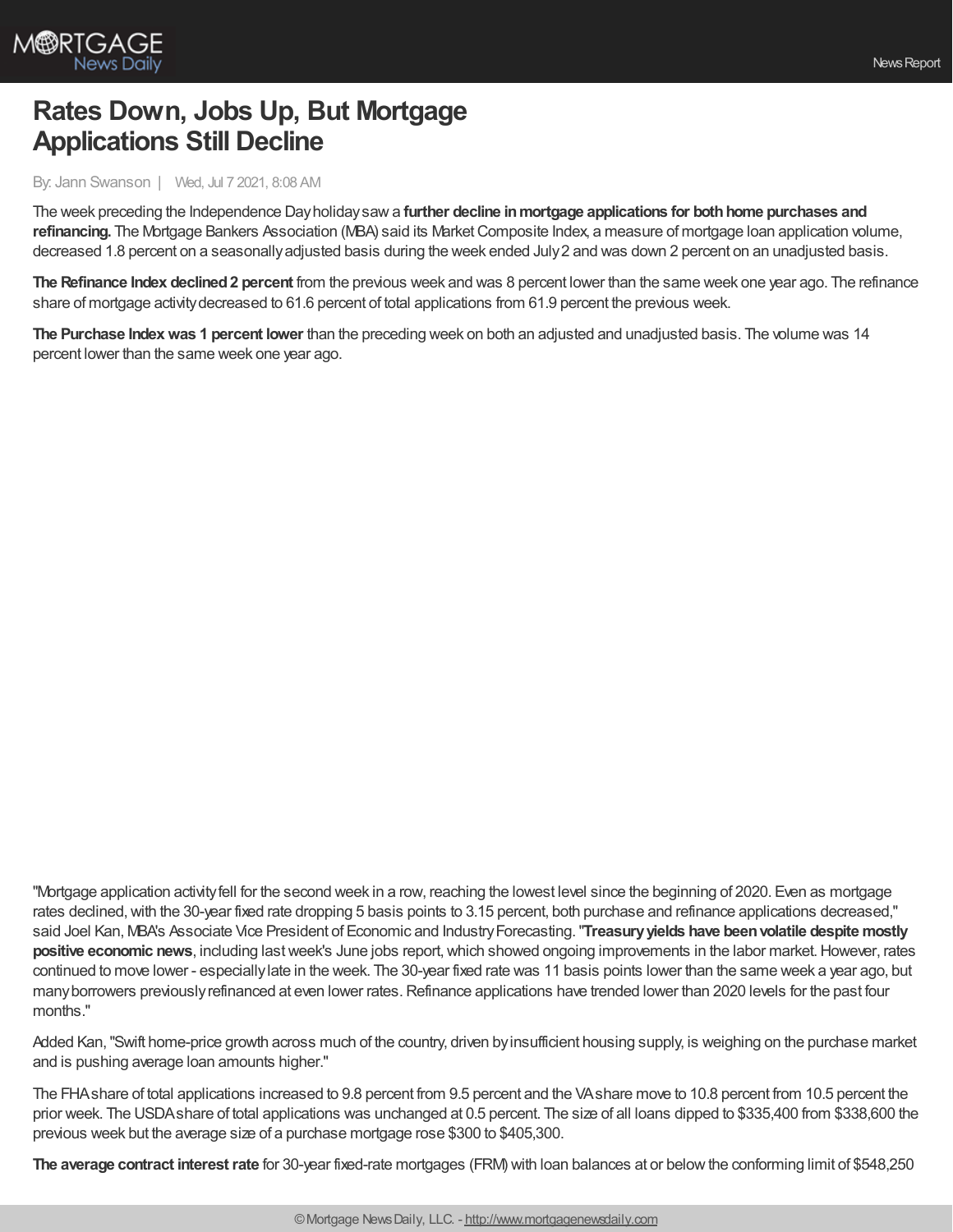

## decreased to 3.15 percent from 3.20 percent. Points dipped to 0.38 from 0.39 and the effective rate decreased to 3.26 percent.

The rate for jumbo 30-year FRM, loans with balances exceeding the conforming limit, declined 3 basis points to 3.20 percentwhile points moved from 0.33 to 0.28. The effective rate was 3.28 percent.

Thirty-year FRMbacked bythe FHAhad a contract rate of 3.17 percentwith 0.32 point. The previous week the rate was 3.19 percentwith 0.34 point. The effective rate decreased to 3.26 percent.

The rate for 15-year FRMdecreased to 2.52 percent from 2.56 percent, and points were down to 0.23 from 0.37. The effective rate was 2.58 percent.

There was a 4 basis point decrease in the rate for 5/1 adjustable rate mortgages (ARMs) to 2.94 percentwith points increasing to 0.34 from 0.23. The effective rate was unchanged at 3.07 percent. The ARMshare of activitydecreased to 3.3 percent of total applications from 3.6 percent a week earlier.

MBA's WeeklyMortgage Applications Surveyhas been conducted since 1990 and covers over 75 percent of all U.S. retail residential applications Respondents include mortgage bankers, commercial banks, and thrifts. Base period and value for all indexes is March 16, 1990=100 and interest rate information is based on loans with an 80 percent loan-to-value ratio and points that include the origination fee.

MBA's latest Forbearance and Call Volume Surveyputs the total number of loans nowin forbearance at 3.87 percent of active mortgages, down by4 basis points from the previous week. MBAestimates that, as of June 27, there were 1.9 million loans in forbearance plans. Just under 10.8 percent are in their initial term, 82.9 percent are in an extension, and the remaining 6.3 percent are forbearance re-entries.

The share of both GSE (Fannie Mae and Freddie Mac) loans and Ginnie Mae (FHA and VA) loans decreased 3 basis points to 1.99 percent and 5.10 percent, respectively. The forbearance share for portfolio loans and private-label securities (PLS) fell 5 basis points to 7.92 percent. Four percent of loans serviced byindependent mortgage bank (IMB) servicers are in forbearance, down 3 basis points week-overweek, and the depositoryservicers share also declined 3 basis points to 4.11 percent.

"For the first time since last March, the share of Fannie Mae and Freddie Mac **loans inforbearance droppedbelow 2 percent.** The share in everyinvestor type and almost everyloan categorydropped as well, bringing the number of homeowners in forbearance below2 million," said Mike Fratantoni, MBA's Senior Vice President and Chief Economist."The rate of forbearance exits and newforbearance requests remained at low levels, but we expect the pace of exits to increase with reporting next week for the beginning of July."

Added Fratantoni,"Strong job growth in June should provide a springboard for further improvements in the forbearance numbers over the next month."

MBA's latest Forbearance and Call Volume Surveycovers the period from June 21 through June 27 2021, and represents 74 percent of the 37 million first-mortgages in servicer portfolios.